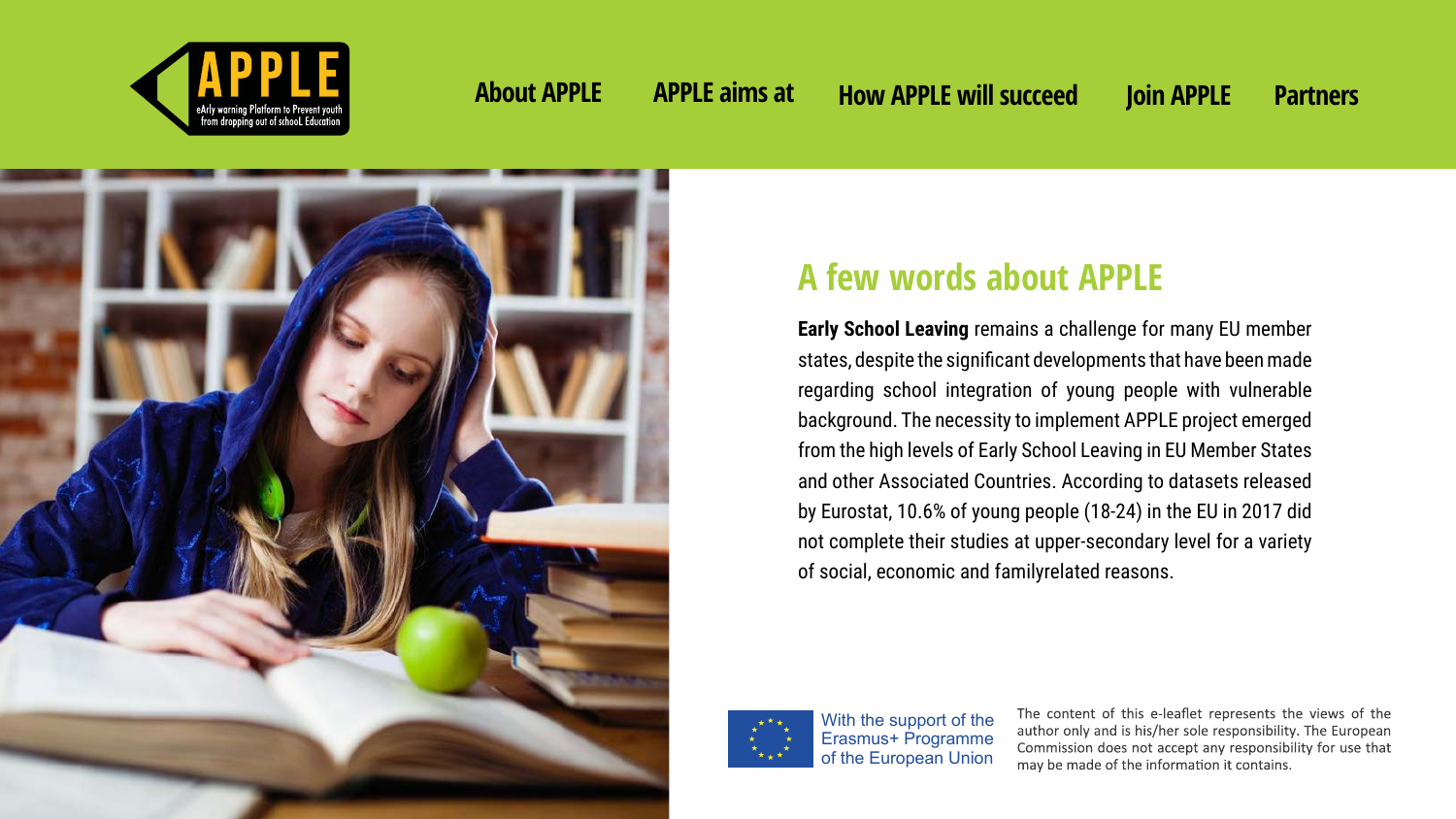**APPLE aims at tackling the issue by developing an innovating guide and an early-warning and Early Drop-Out- Tackling platform, which will enable educators and schools to timely identify youth at risk of dropping out of education and take preventive action.**

Enabling educators to apply **innovative pedagogical methods** and to easier identify youth at

risk of dropping-out.

Identifying ways of p**reventing early school leaving** as well as the necessary reforms at political and institutional level.



**Raising awareness** among the educational community regarding the importance of halting early school leaving.



### **APPLE aims at:**





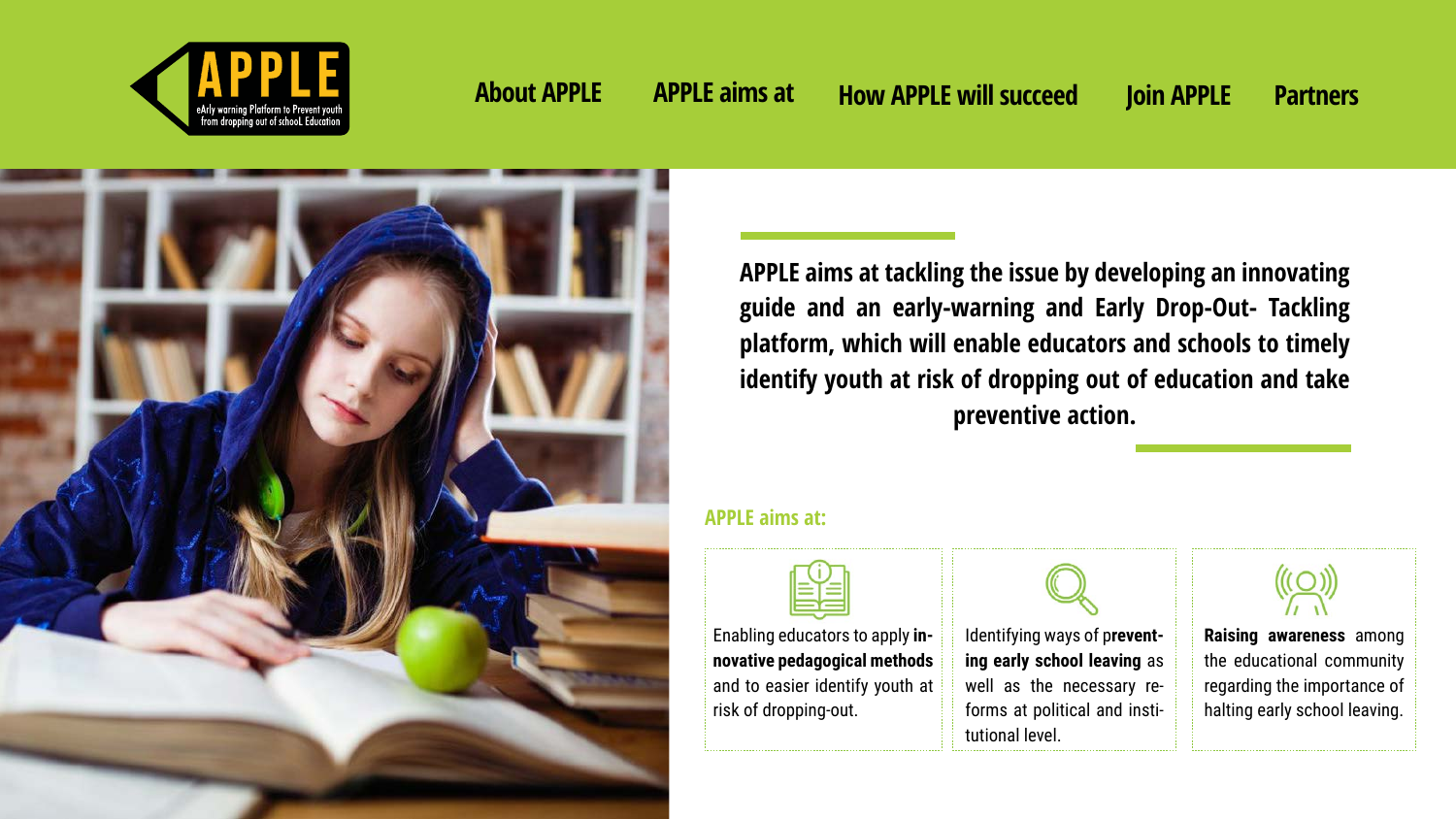# **How APPLE will succeed?**



**By designing and organizing capacity building seminars** tailored to the needs of the educators.



**By organizing focus groups** with youth at risk of early leaving as well as interviews with educators.



**By developing a guide for educators** on the profiles of youth at risk of early school leaving.



**By developing an online Early Warning Platform,** which will consist of key scientific and pedagogical material, as well as guides, Massive Open Online Courses (MOOCs) and reports.



**By organizing workshops and bringing together policy makers,**  representatives from think-tanks and NGOs, activists and researchers, in order to exchange thoughts and ideas and potentially draft an action plan to halt early leaving from education.





**About APPLE APPLE aims at How APPLE will succeed Join APPLE Partners**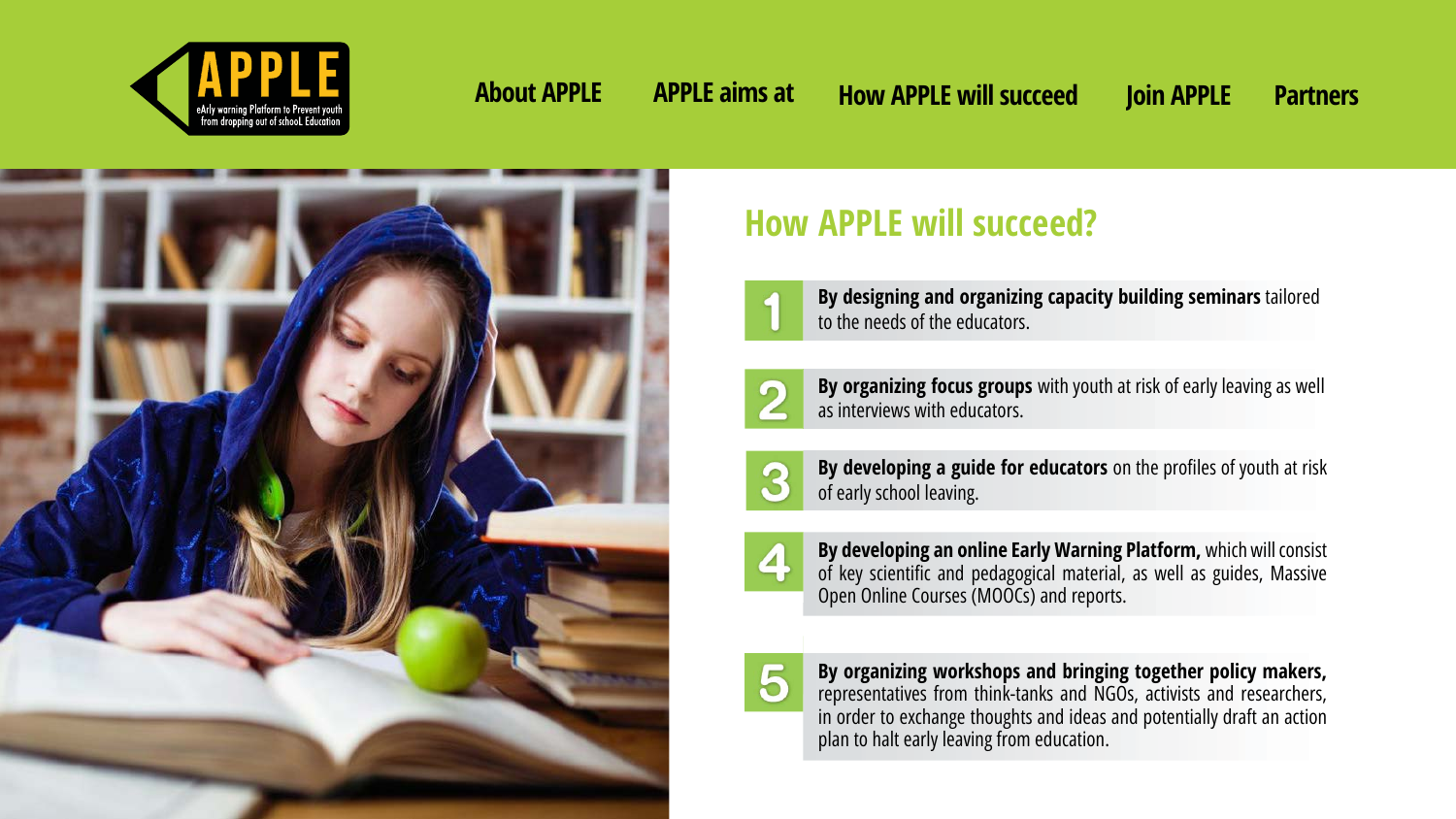**If you are an educator**, please feel free to contact us to attend our trainings and to access the Early Warning Platform.



If you work in the Public Sector in the field of Education, stay tuned for our workshops.

|  | "我们的人,我们的人,我们的人,我们的人,我们的人,我们的人。"        |
|--|-----------------------------------------|
|  | 医皮肤性 医阿拉伯氏试验检尿酸盐 医阿拉伯氏试验检尿道检尿道检尿道检尿道检尿道 |
|  | 医皮肤性 医皮肤性 医皮肤性 医生物性 医生物性 医生物性 医生物学      |

**If you are a school student** of the upper secondary education level and you would like to share with us your personal stories, including challenges/obstacles you might be facing and aspirations for the future, please feel free to contact us.